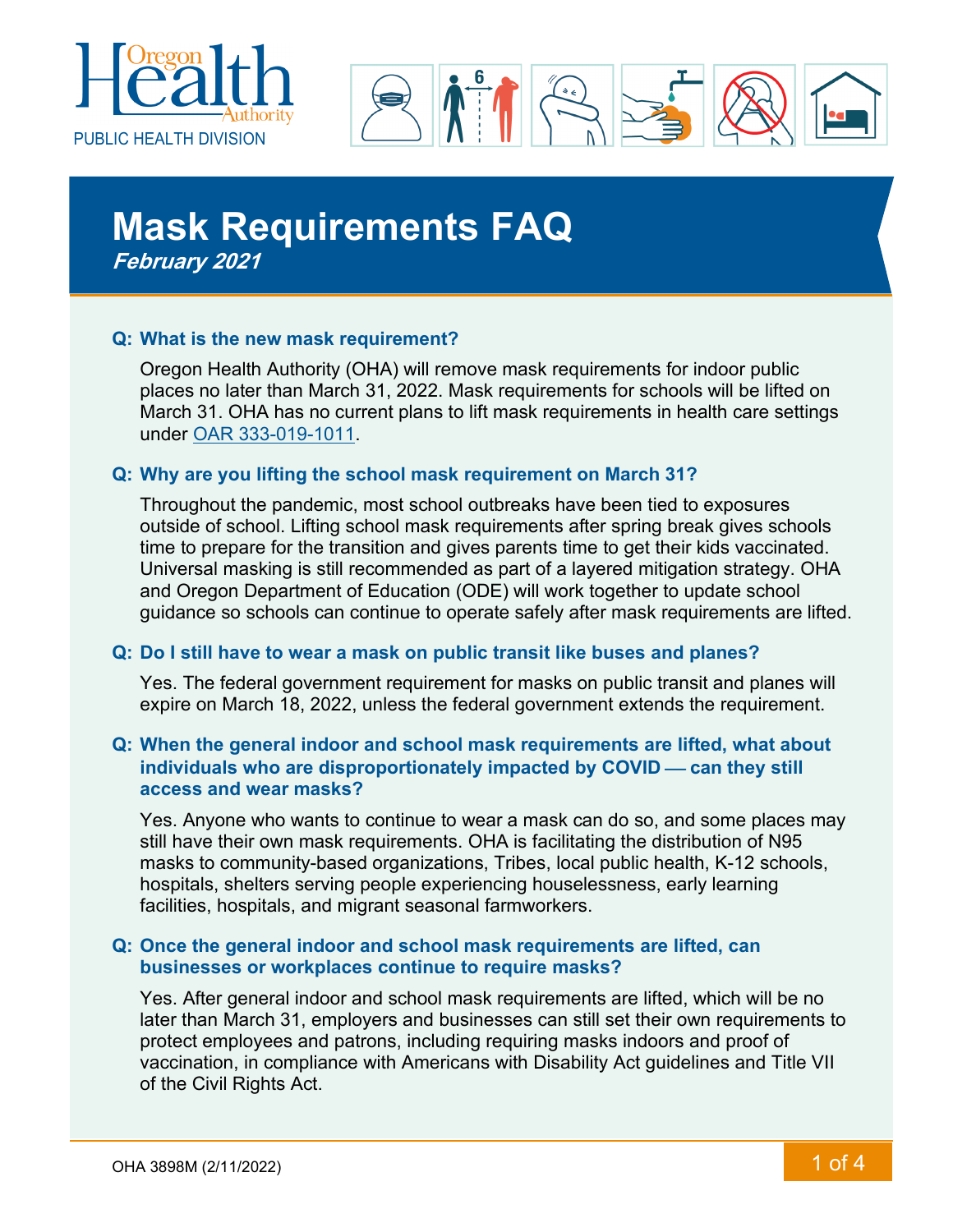## **Q: Once the general indoor mask requirement is lifted will masks still be required in long-term care facilities and state and local correctional facilities?**

OHA has no current plans to lift mask requirements in health care settings under [OAR 333-019-1011.](https://secure.sos.state.or.us/oard/viewSingleRule.action?ruleVrsnRsn=286317) Health care workers will still be required to wear masks. Indoor masking decisions in long-term care facilities and state and local correctional facilities will be determined by each agency that regulates those facilities after the general indoor mask requirements are lifted. OHA will work with the Oregon Department of Human Services (ODHS) and other appropriate agencies to ensure operators of congregate settings, such as long-term care facilities and state and local correctional facilities, receive appropriate guidance as they consider their own mask policies after March 31.

## **Q: Why not lift mask requirements now?**

Hospital capacity in Oregon remains low, however, state health officials fully expect COVID-19 infections and hospitalizations to move downward before March 31.

Prior to lifting mask requirements, OHA will work with partners to increase communication about the importance of vaccination and other steps individuals most vulnerable to complications from COVID-19 can take, such as wearing masks.

With highly effective vaccines available to most people in Oregon – and anticipated for everyone 6 months and older this spring – and new treatments becoming more accessible, OHA is confident that people have the tools to help blunt the most severe disease. With these tools, Oregonians can protect hospital capacity and ensure a broad spectrum of care for all people in the state.

## **Q: Why did OHA issue a permanent indoor mask rule on Feb. 8?**

Oregon law does not allow a temporary rule to be extended so a permanent rule needed to be filed to continue mask requirements to protect people in Oregon in the face of high COVID-19 hospitalizations. The week of February 7, Oregon was at the projected peak of hospitalizations and hospitals are still depending on about 1,300 Oregon National Guard members and nearly 1,200 contracted nurses and other medical staff to handle the number of hospitalized people due to the Omicron surge.

OHA's goal has always been to follow the best science to keep people in Oregon safe. Masks work to save lives and reduce hospitalizations. Because of Oregon's high mask use and vaccination rates, we have the 3rd lowest infection rate (and 7th lowest death rate) in the nation since the start of the pandemic.

#### **Q: Will it be safe to lift the mask requirement on March 31?**

By March 31, hospitalizations are projected to have dropped below 400 patients with COVID-19. This is the level we were before the Omicron surge. By the end of March, community levels of COVID-19 transmission should be low enough for mask requirements to be lifted safely without jeopardizing hospital capacity or in-person classroom learning.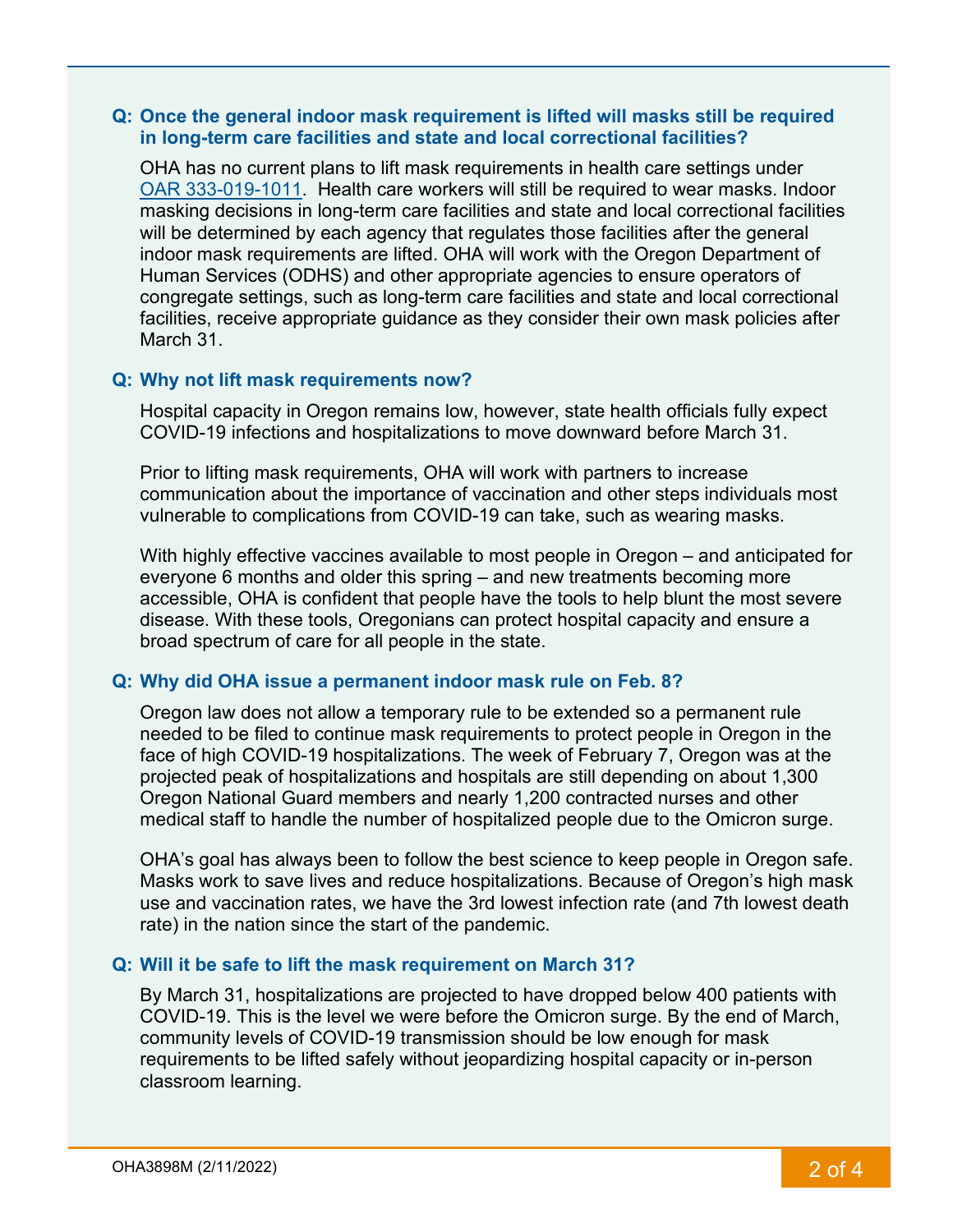People may continue to wear masks in public settings. Health officials also strongly recommend people who are at high risk for severe disease continue to wear masks in public places.

## **Q: What factors would you consider for lifting the indoor mask requirement before March 31?**

If hospitalizations decline to the levels projected by the end of March sooner than expected, state health officials would consider lifting the general indoor mask requirement earlier than March 31.

## **Q: Will you lift the indoor mask requirement if hospitalizations don't reach projected levels?**

State health officials fully expect COVID-19 infections and hospitalizations to move downward before March 31.

With highly effective vaccines available – and anticipated for everyone 6 months and older this spring – and new treatments becoming more accessible, OHA is confident that people have the tools to help blunt the most severe disease.

## **Q: Is there a chance you could reinstate a mask requirement if another variant emerges?**

If a new variant emerges that spreads quickly and causes more severe disease or significantly reduces the effectiveness of our current vaccines, state officials will review the impact on communities and consider options for targeted masking requirements.

## **Q: Can OHA be sure that cases are declining even if there aren't enough tests to test everyone?**

While state health officials know that not all tests are being reported, test positivity rates are beginning to decline, reported cases are declining, and hospitalizations are beginning to trend down as well. By the end of March, we expect hospitalizations will be lower than they are now, and it will be safer to lift the indoor mask requirement.

Limited testing has been a problem throughout the pandemic, but Oregon has never had higher testing volume than we have right now. In December, state health officials purchased 6 million test kits to provide to hospitals, schools and community organizations that serve our most vulnerable state residents. We've received more than 3 million tests from the manufacturer and we're distributing them as fast as we can to partners who've ordered them. The state will maintain a reserve of 300,000 tests for critical priorities, such as testing for potential new variants in the future.

## **Q: What evidence shows that masks work?**

There is a large body of national and international evidence that shows masks reduce cases, hospitalizations and deaths.